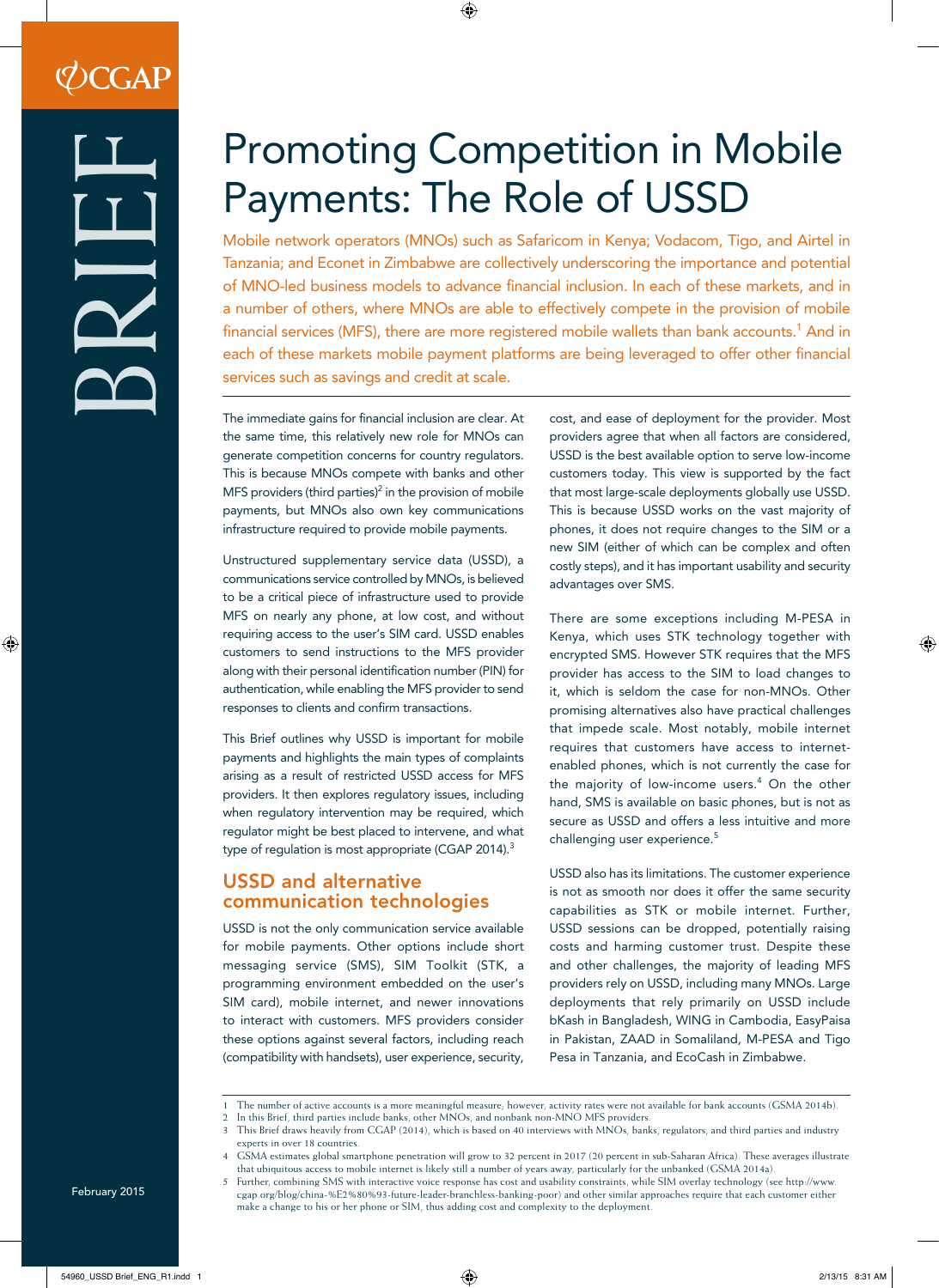#### Providing critical infrastructure to competitors

Non-MNOs that provide MFS have three types of complaints regarding access to USSD:

- MNOs may deny providers access to USSD. This has been the case in Pakistan, where MNOs are typically willing to provide USSD access only to their partner microfinance banks, which are effectively part of the same corporate group.
- MNOs may provide access, but at a high price. Such complaints have emerged in Nigeria, Kenya, and Bangladesh, for example.
- MNOs may provide access, but with poor quality. Quality issues are typically in the form of a high proportion of dropped USSD sessions that abruptly end before the customer is done. This impacts the customer experience, trust, and effective price.

In response to complaints related to access to USSD, MNOs often raise concerns over potential network congestion and implications for the quality of voice and SMS services. While none of the eight MNOs interviewed in 2014 (spanning seven countries) is currently impacted by USSD-related network congestion, the impact on MNOs' networks at greater volumes is difficult to predict and could potentially be detrimental for networks that are nearing capacity. MNOs also note the lack of operational billing facilities to charge for USSD (since USSD was initially used for MNOs' internal operations and not for customers). However, USSD gateway operators or aggregators, which sit between the MNO and the MFS provider, increasingly are able to bill end users or MFS providers directly.

MNOs also have strategic incentives to limit access to USSD. The right to provide USSD services was typically acquired (implicitly) as part of an MNO's telecommunication license. Some MNOs argue that this gives them a competitive advantage in the provision of MFS, which they intend to protect. There are, however, two complicating factors. The first is the licensed nature of telecommunications and the role of the regulator to foster effective competition, protect consumer interests, increase access to technology and services, and avoid market failures (World Bank, InfoDev, and the International Telecommunication

Union 2011). The second is the aforementioned potential for those MNOs allowed to play an active role in providing MFS to foreclose competitors by limiting effective access to USSD.<sup>6</sup>

### Regulatory considerations

The fact that MNOs compete in the provision of MFS and have control over USSD raises questions around when regulatory intervention may be required, which regulator is best placed to intervene, and what options there are for intervening.

#### Which regulator and which standard of competition?

There are typically three relevant regulators: financial, telecommunications, and competition regulators. The overlapping jurisdiction and differences in basis for assessment and process means that coordination among the different regulators is critical. The telecommunications regulator is typically best placed to lead interventions on USSD. Both the telecommunications and competition regulators have jurisdiction over the telecommunications services of MNOs. However, to intervene, a telecommunications regulator often needs only to demonstrate that the proposed remedy would maintain or enhance competition in the market or prevent a situation where anticompetitive behavior is likely.<sup>7</sup> By contrast, competition authorities have to pass a higher hurdle to intervene, typically needing to meet a strict definition of anti-competitive behavior. The competition authority would typically want to confirm that there is an "abuse of dominant position" that led to harm to competition and consumers. It would also need to determine whether USSD is an "essential facility"—a strict legal test.

Further, it would be more complicated, but not impossible, for a financial regulator to intervene.<sup>8</sup> For example, the financial regulator could license the MNO, or a special purpose vehicle (SPV) of the MNO, to do mobile payments subject to the MNO providing access to USSD to competing MFS providers.

One complication is the regulator that identifies the issue may not be the regulator best placed to intervene. This increases the importance of coordination among different regulators. For example, the financial regulator may identify potential

<sup>6</sup> In competition economics, this is known as vertical foreclosure—a situation where a vertically integrated firm (i.e., a firm present in both the upstream and the downstream market) uses its market power in the upstream market to limit effective supply of its upstream product to its downstream competitors, preventing the downstream competitors from competing (CGAP 2014).

<sup>7</sup> In line with their objectives, which typically include ensuring an efficient and competitive telecommunications market.

<sup>8</sup> Complications can arise, for example, where the financial regulator has not licensed the MNO to provide mobile payments (e.g., issuing a letter of no objection). In such cases, the financial regulator would not have jurisdiction over MNOs.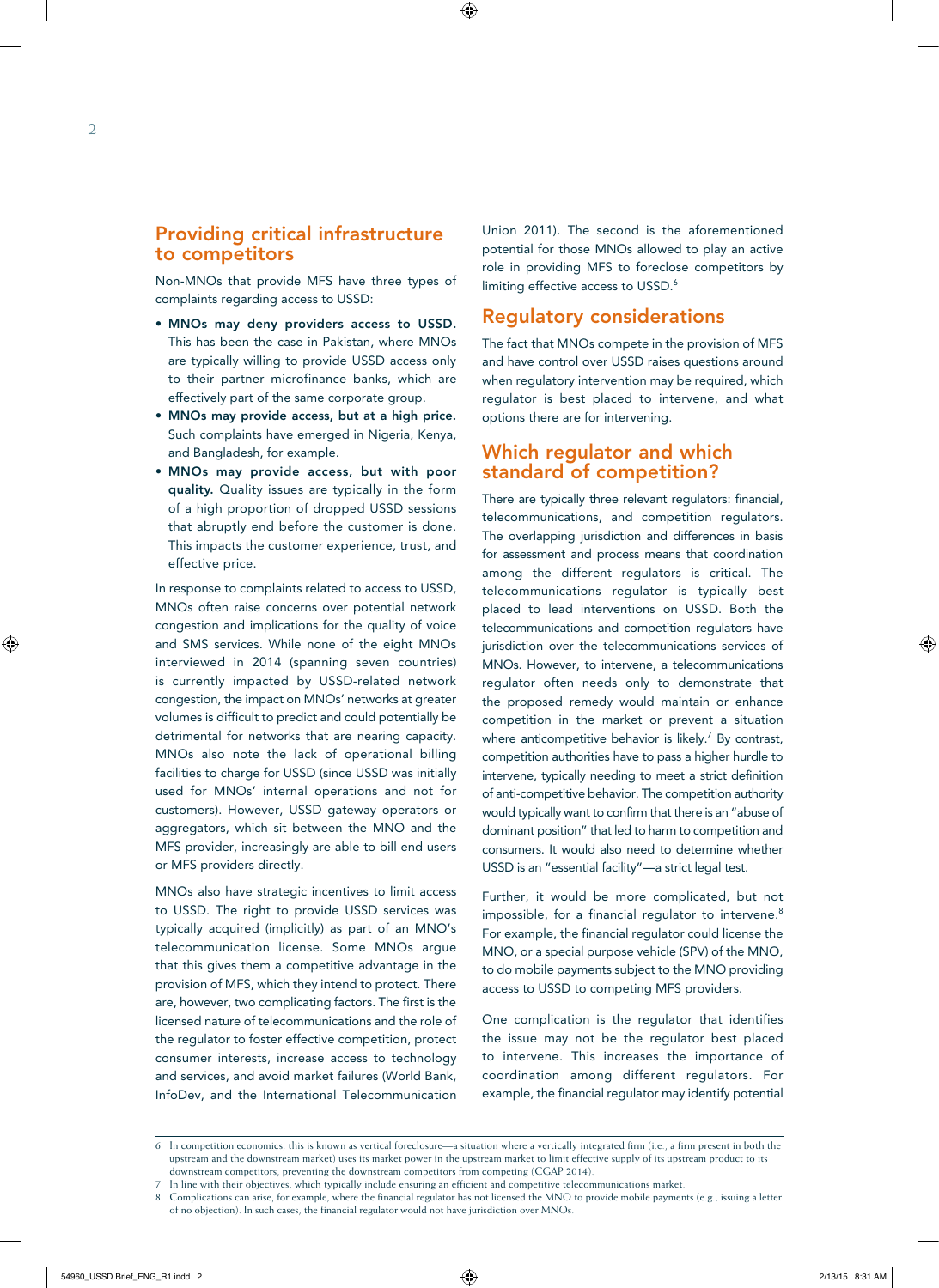USSD access issues (via its licensees) but need to coordinate with the telecommunications regulator to appropriately regulate the MNOs. This happened in Bangladesh, where Bangladesh Bank (the central bank) asked the Bangladesh Telecommunication Regulatory Commission to engage after it received complaints relating to difficulties accessing USSD.

#### Should USSD be regulated?

A guiding principle for regulation is that it should be the least restrictive (in this instance to MNOs) to achieve the intended objective (increased competition and consumer benefit) and should be proportionate to the extent of risk.<sup>9</sup> How this plays out in the context of USSD access will be market specific. However the following progression of options for regulators may be worth considering:

1. Market forces. The first best outcome for any market is for commercial agreements to emerge between MNOs and third parties for the provision of USSD. This would advance competition and the development of the MFS market without placing restrictions on MNOs.10

To encourage such an outcome, regulators could attempt a light-touch moral suasion approach, communicating a preference for MNOs to provide access to USSD (together with reasoning for this preference). Central banks, including in Kenya and South Africa, have communicated similar preferences for other competition-sensitive issues, namely, interoperability in retail payments.

2. Dispute resolution mechanism (DRM). In markets where commercial agreements are not forthcoming, a coordinated DRM, whereby the telecommunication and financial regulator (and potentially the competition regulator) jointly intervene, could be used to resolve access, price, and/or quality issues. This approach would allow the regulator(s) to understand the considerations of all stakeholders. This could give MNOs the opportunity to explain arguments for withholding access, including the potential impact that the provision of USSD at scale could have on an MNO's core telecommunications business. It could also give all parties a chance to communicate and detail their positions regarding USSD quality, pricing, and cost. Regulators in Bangladesh are taking a similar approach, forming a consultative USSD committee, including representatives from Bangladesh Bank, the telecommunications regulator, the telecommunications association, and multiple banks. This committee seeks to better understand the situation and serve as a mode for dialog on USSD access.

The result of a DRM, and engagement with the private sector, would ideally be a facilitated, mutually acceptable, agreement. A DRM may also need to remain in place for a period of time to allow newly emerging disputes to be resolved expeditiously.

3. Regulation. In the event that a DRM does not result in a mutually agreeable outcome, and the nonprovision of USSD is found to be a competition issue, regulatory intervention may be justified. In such instances, the appropriate intervention would be to mandate that MNOs provide access to USSD, without regulating the price. For example, this might be appropriate where the MNO has market power in the voice market and competes in the market for MFS.

Should concerns over the quality of USSD access arise that service-level agreements between the MNO and third-party MFS provider/s have not resolved, the regulator could consider introducing minimum quality standards. This could take the form of a maximum percentage of sessions that can be dropped, as a result of the MNO, before fines or other penalties are handed out. The Rwanda Utilities Regulatory Agency (RURA) has introduced similar regulations for voice, capping the dropped call rate at 2 percent per quarter (RURA 2013). A challenge of such a regulation would be to isolate the cause of the dropped USSD session. Poor quality could be the result of under-investment or selective degradation of quality by the MNO; however, it could also be unrelated to the MNO.<sup>11</sup>

Where pricing of USSD is used to foreclose competitors, particularly in the case of dominant MNOs, further steps may be required. Price regulation based on detailed cost considerations

<sup>9</sup> For example, banning MNOs from the MFS market, with the objective of removing the incentive of MNOs to restrict USSD access, is more restrictive than a regulation mandating USSD access and could be unnecessarily harmful to consumers. Further, this would only limit the incentive for MNOs to foreclose their competitors if the MNOs believe these regulations are permanent. Given the increasing role of MNOs in mobile payments, MNOs in markets where their role has been restricted might still have an incentive to foreclose in case regulations evolve.

<sup>10</sup> This could happen for a number of reasons, including fear of the alternative (such as direct price regulation); an MNO's perception that limiting effective access to USSD could impact the regulators' willingness to allow MNOs to provide MFS; MNOs believing USSD offers an important revenue generating opportunity; or a pre-existing (non-MFS) market for USSD.

<sup>11</sup> Selective degradation is technically possible, but is reportedly difficult to do and extremely difficult to prove. Even if a discrepancy in quality of USSD is proven, it is not straightforward to identify the cause of the inferior quality. The point of failure could, for example, be with the MFS provider, the USSD gateway operator, or the MNO.